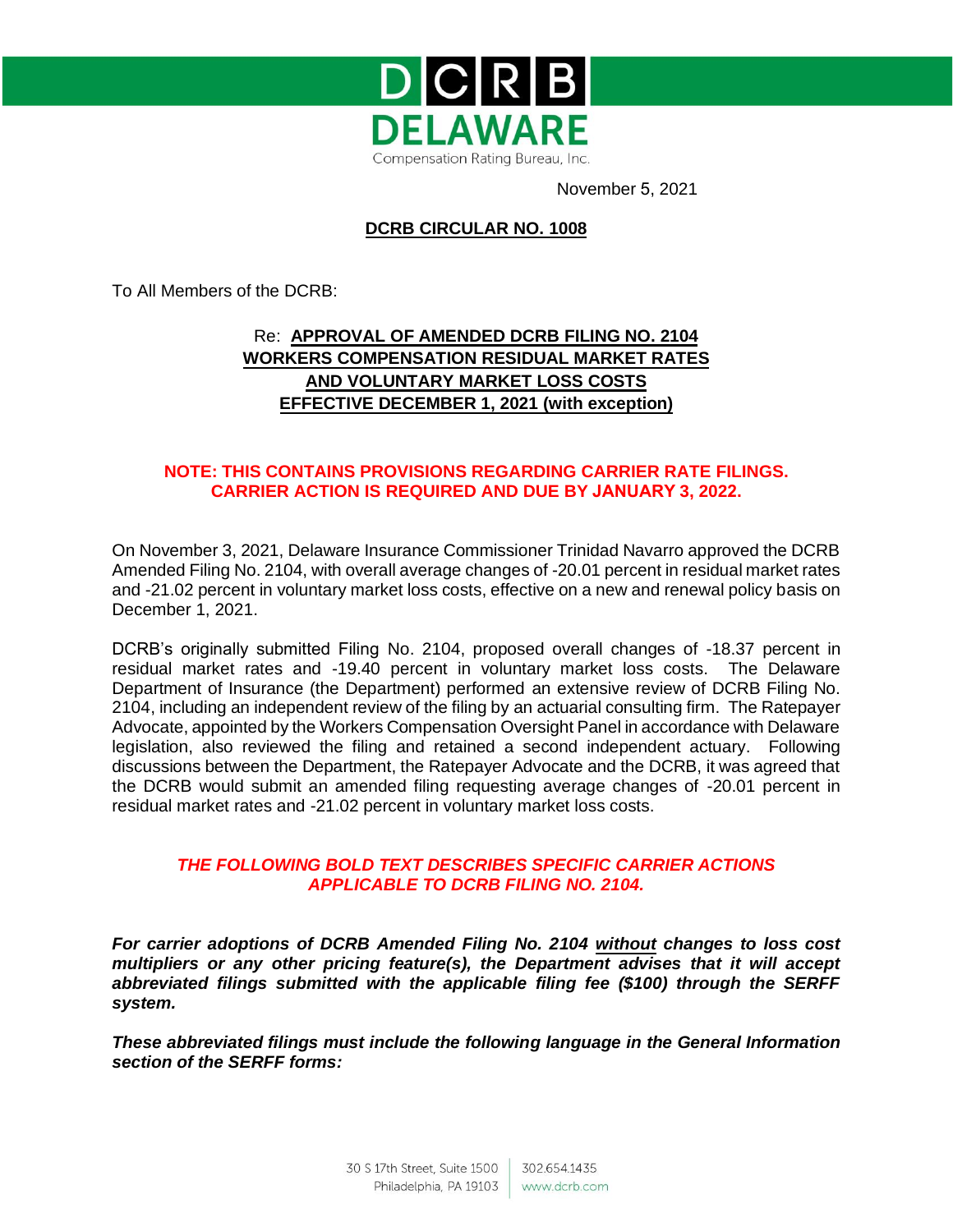*"The company is adopting the DCRB's revised loss costs as approved under DCRB Amended Filing No. 2104 with no change to the company's current Loss Cost Multiplier of \_\_\_\_\_\_\_\_\_\_\_\_\_\_\_\_ or other rating values. The effective date of this adoption is \_\_\_\_\_\_\_\_\_\_\_\_\_\_\_\_\_, consistent with the calendar date of our adoption of DCRB Filing No. 2007."* 

*The loss cost multiplier required to be inserted in the first blank of the above language is the loss cost multiplier shown on the first page of the most recent FORMS AND RATES BULLETIN 14 INCORPORATED that the carrier has filed with the Department. The date to be entered in the second blank is one year after the effective date upon which the carrier adopted the DCRB's December 1, 2020 filing.*

*Filings made in conformance with all of the above provisions will be given expedited handling at the Department and will not be subject to review by the Department's independent actuarial firm.*

*If a carrier wishes to change any loss cost multiplier(s) and/or any other pricing features effective with its adoption of DCRB Amended Filing No. 2104, or if the carrier elects not to follow the abbreviated filing procedures set forth above, then the carrier must file an amended (or re-file their existing) Insurer Adoption of DCRB Workers' Compensation Loss Costs form with the Department in order to adopt the revised loss costs on a new and renewal basis on or after December 1, 2021.*

*Carrier rate filings, regardless of whether or not they are made using the abbreviated filing procedure, must be made within 60 days of the date of the Commissioner's approval of DCRB Amended Filing No. 2104, or by January 3, 2022.* 

*A copy of the Department's "FORMS AND RATES BULLETIN 14 INCORPORATED" with forms applicable to these filings is attached for member reference and use.*

*Consistent with the provisions of Title 18, Chapter 26, Section 2610 (d) of the Delaware Code, if insurer filings do not propose any rate(s) lower than the loss costs (by classification) included in the amended DCRB Filing No. 2104, then proposed insurer rates may be implemented immediately after filing.*

The following indicates the final approved overall average changes in rating values:

| <b>Rating Value(s)</b>                     | <b>Approved Overall Average Change</b> |  |  |
|--------------------------------------------|----------------------------------------|--|--|
| <b>Residual Market Rates - Collectible</b> | $-20.01\%$                             |  |  |
| Residual Market Rates - Manual             | $-21.28\%$                             |  |  |
| Voluntary Market Loss Costs - Collectible  | $-21.02\%$                             |  |  |
| Voluntary Market Loss Costs - Manual       | $-22.22\%$                             |  |  |
| (After Surcharge Offset)                   |                                        |  |  |

The approved residual market rates and voluntary market loss costs share common loss provisions based on the same loss development and trend analyses applied to statewide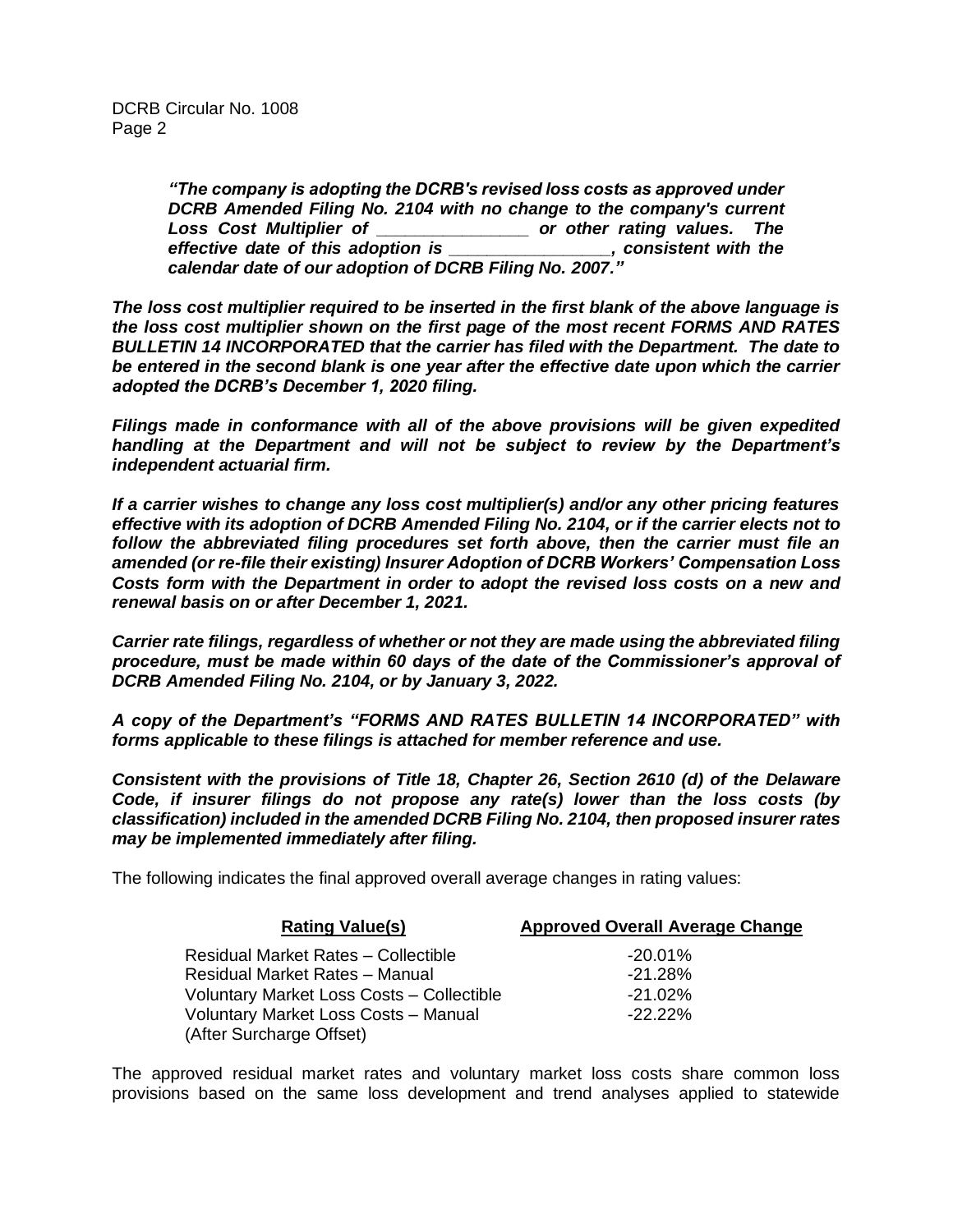DCRB Circular No. 1008 Page 3

Delaware experience. The differences between residual market rate changes and voluntary market loss cost changes result from revisions in expense provisions based on recent indications, as compared to currently approved values, as well as the effects of the compromise adjudication of the filing.

Three implied loss cost multipliers are shown below. The first is based on current rates and loss costs. The second is the implied loss cost multiplier based on the rates and loss costs in the approved Filing No. 2104. The third reflects the nominal reduction in voluntary market loss costs due to the effects of the Delaware Insurance Plan surcharge program.

### **Implied Loss Cost Multipliers**

| Underlying the Current Values                                        | 1.3916 |
|----------------------------------------------------------------------|--------|
| Underlying the Approved Values in Filing No. 2104                    | 1.4094 |
| Underlying the Approved Values, Reflecting the DIP Surcharge Program | 1.4144 |

A comparison of residual market expense provisions underlying the current and approved rates follows. This is presented for informational purposes, to show the latest analysis of expenses.

## **RESIDUAL MARKET RATES**

| <b>Expense Profiles</b>                 |            |                   |
|-----------------------------------------|------------|-------------------|
|                                         | Current    | Approved          |
|                                         | Percentage | Percentage        |
|                                         |            |                   |
| <b>LOSS AND LOSS ADJUSTMENT EXPENSE</b> |            |                   |
| Losses                                  | 54.43      | 53.26             |
| Loss Adjustment Expense                 | 14.23      | 14.86 a           |
| Loss & LAE Total                        | 68.66      | 68.12             |
| <b>UNDERWRITING EXPENSES</b>            |            |                   |
| Commission                              | 5.45       | 5.32              |
| <b>Other Acquisition</b>                | 2.04       | 1.77              |
| <b>General Expense</b>                  | 2.84       | 2.47              |
| <b>Premium Discount</b>                 | 8.59       | 8.53              |
| <b>State Premium Tax</b>                | 2.00       | 2.00              |
| <b>Other State Tax</b>                  | 0.32       | 0.31              |
| Uncollectible Premium                   | 2.30       | 2.86              |
| Administrative Assessment               | 3.20       | 2.83 <sub>b</sub> |
| <b>Workers Compensation Fund</b>        | 2.00       | 2.00              |
| <b>Deviations</b>                       | 0.00       | 0.00              |
| Policyholder Dividends                  | 0.00       | 0.00              |
| <b>Underwriting Profit</b>              | 2.60       | 3.79              |
| <b>Underwriting Expense Total</b>       | 31.34      | 31.88             |

 $a - As a ratio to loss, the Loss Adjustment Expression ratio =  $0.2790$$ 

 $b - As a$  ratio to loss, the Administrative Assessment ratio =  $0.0532$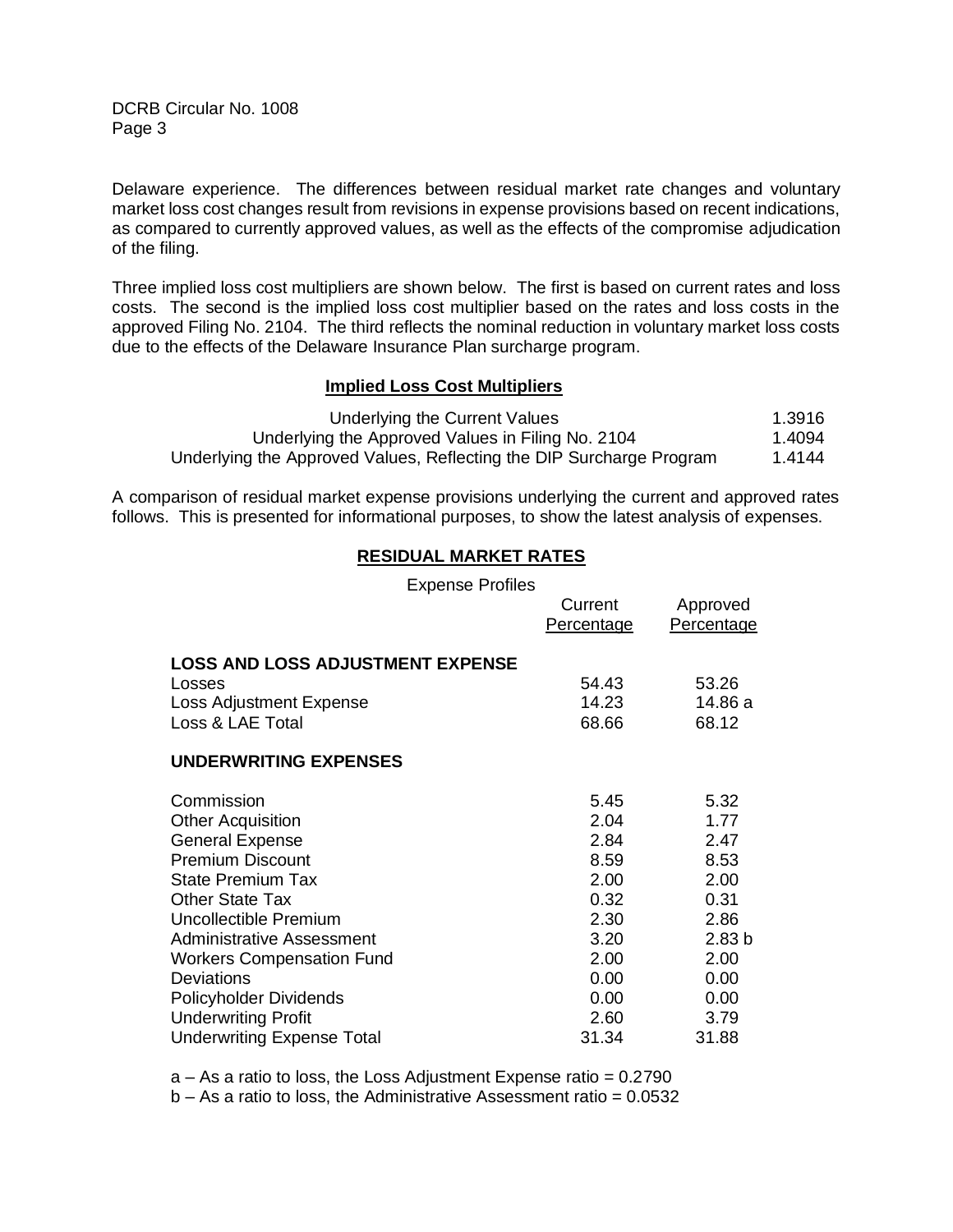DCRB Circular No. 1008 Page 4

Several components of the filing were approved as filed effective December 1, 2021. Each of the following components of the filing was approved as originally presented:

- Continuation of the existing DIP surcharge program
- DCCPAP qualifying wage table **effective June 1, 2022**
- Residual market expense constant
- Residual market minimum premium formula
- Excess loss factors
- Excess loss premium factors
- Retrospective rating
- Small Deductible Program
- Workplace Safety Program
- Merit Rating Plan

### **REVISIONS TO RATING VALUES**

The rates, loss costs, expected loss factors by classification, and other rating values, consistent with the Insurance Commissioner's approval of DCRB Amended Filing No. 2104, are available in two Excel files in the "Rating Values" section of the DCRB's website. The values can also be found in the several exhibits of Filing No. 2104 in the "Filings" section of the website.

Complete Manual pages consistent with the Insurance Commissioner's approval of DCRB Amended Filing No. 2104 will be available on the DCRB website [\(www.dcrb.com\)](http://www.dcrb.com/) as soon as possible.

| <b>DCRB Filings Effective December 1, 2021</b>                            |      |                                                                                                                                      |  |
|---------------------------------------------------------------------------|------|--------------------------------------------------------------------------------------------------------------------------------------|--|
| <b>Approval</b><br><b>Filing</b><br><b>Description</b><br><b>Circular</b> |      |                                                                                                                                      |  |
| 2104                                                                      | 1008 | December 1, 2021 Rate and Loss Cost Filing                                                                                           |  |
| 2102                                                                      | 997  | December 1, 2021 Temporary Staffing Rate and Loss Cost Filing<br>(rating values superseded in Filing 2104)                           |  |
| 2105                                                                      | 1002 | Revised Version of the Delaware Insurance Plan Application                                                                           |  |
| 2106                                                                      | 1003 | <b>Classification Procedural Revision</b><br>Classification Applicable to Medical Marijuana Dispensaries<br>Basic Manual - Section 2 |  |
| 2107                                                                      | 1004 | Basic Manual Revisions - Section 2                                                                                                   |  |
| 2108                                                                      | 1005 | Updated Edition of Endorsement WC 00 04 06A Premium Discount                                                                         |  |

All filings that will be effective on December 1, 2021 are shown in the following table.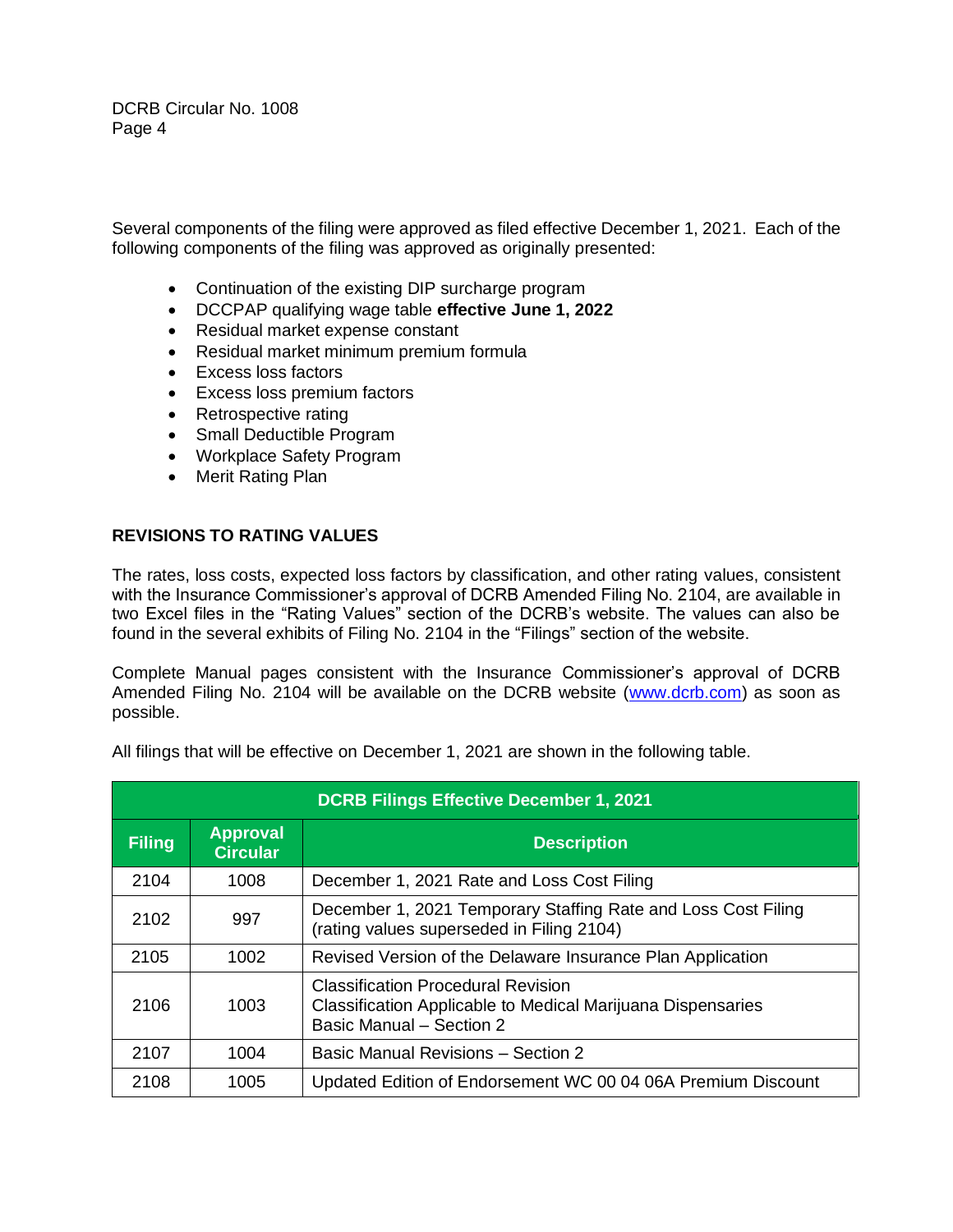DCRB Circular No. 1008 Page 5

| 2109 | 1006 | Basic Manual Housekeeping Revisions to Section 2                    |  |
|------|------|---------------------------------------------------------------------|--|
| 2110 | 1007 | Basic Manual Revisions to Section 1 – Designated Auditable Payrolls |  |

Any questions concerning this circular may be addressed to Brent Otto, Vice President of Actuarial Services and Chief Actuary at **botto@dcrb.com**, or to Ken Creighton, Director of Actuarial Services at <u>[kcreighton@dcrb.com](mailto:kcreighton@dcrb.com)</u> or to me at [wtaylor@dcrb.com.](mailto:wtaylor@dcrb.com)

> William V. Taylor President

dn **Attachments** D Circ

> *Remember to visit our web site at www.dcrb.com for more information about this and other topics.*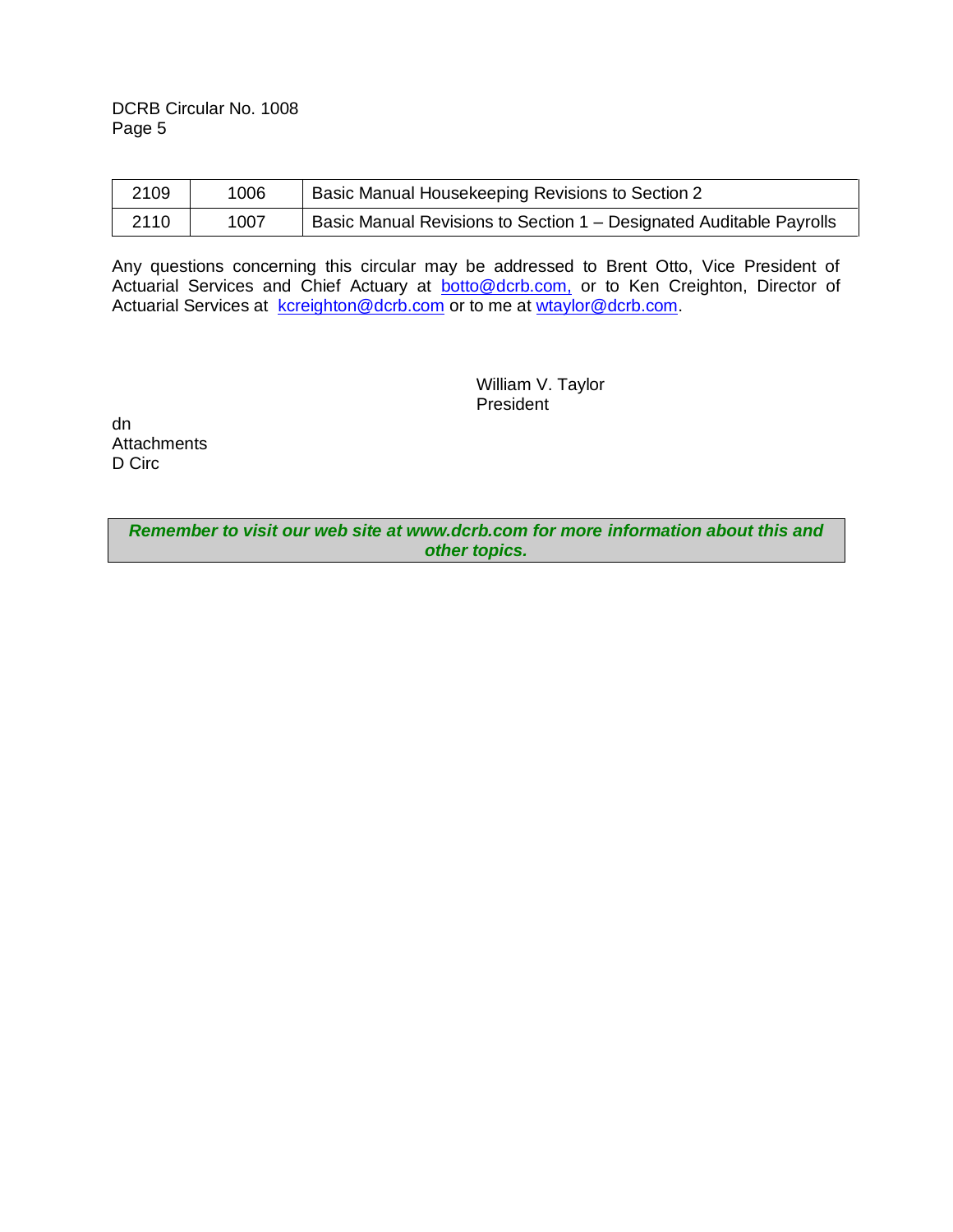## **FORMS AND RATES BULLETIN 14 INCORPORATED**

Submission Date:

DCRB Reference Filing No.:

Applicable to policies effective on and after:

INSURER NAME: NEWSLETCHER CONTROL CONTROL CONTROL CONTROL CONTROL CONTROL CONTROL CONTROL CONTROL CONTROL CONTROL CONTROL CONTROL CONTROL CONTROL CONTROL CONTROL CONTROL CONTROL CONTROL CONTROL CONTROL CONTROL CONTROL CONT

INSURER NAIC NO.: INDICATED MULTIPLIER:

The above insurer hereby declares that it is a member or subscriber of the Delaware Compensation Rating Bureau ("DCRB"). The insurer hereby files to be deemed to have independently submitted as its own filing the prospective loss costs in the captioned reference filing.

The insurer's rates will be the combination of the DCRB loss costs approved by the Delaware Insurance Department and the company's indicated multiplier, as shown above, along with any expense contract, premium discount table, size-of-premium expense table for retrospective rating plans, and minimum premium formula specified in the company's attached manual exception pages.

The indicated multiplier, along with any expense constant, premium discount table and the minimum premium formula filed, represent a rate level increase or decrease \_\_\_\_\_\_ of \_\_\_\_\_% and a premium level increase \_\_\_\_\_\_ or decrease \_\_\_\_\_ of  $\frac{0}{0}$ .

The indicated multiplier and the attached exception pages apply only to the DCRB reference filing indicated above. The insurer understands that this will necessitate the submission of a new adoption form and exception pages prior to the effective date of any future loss costs reference filing.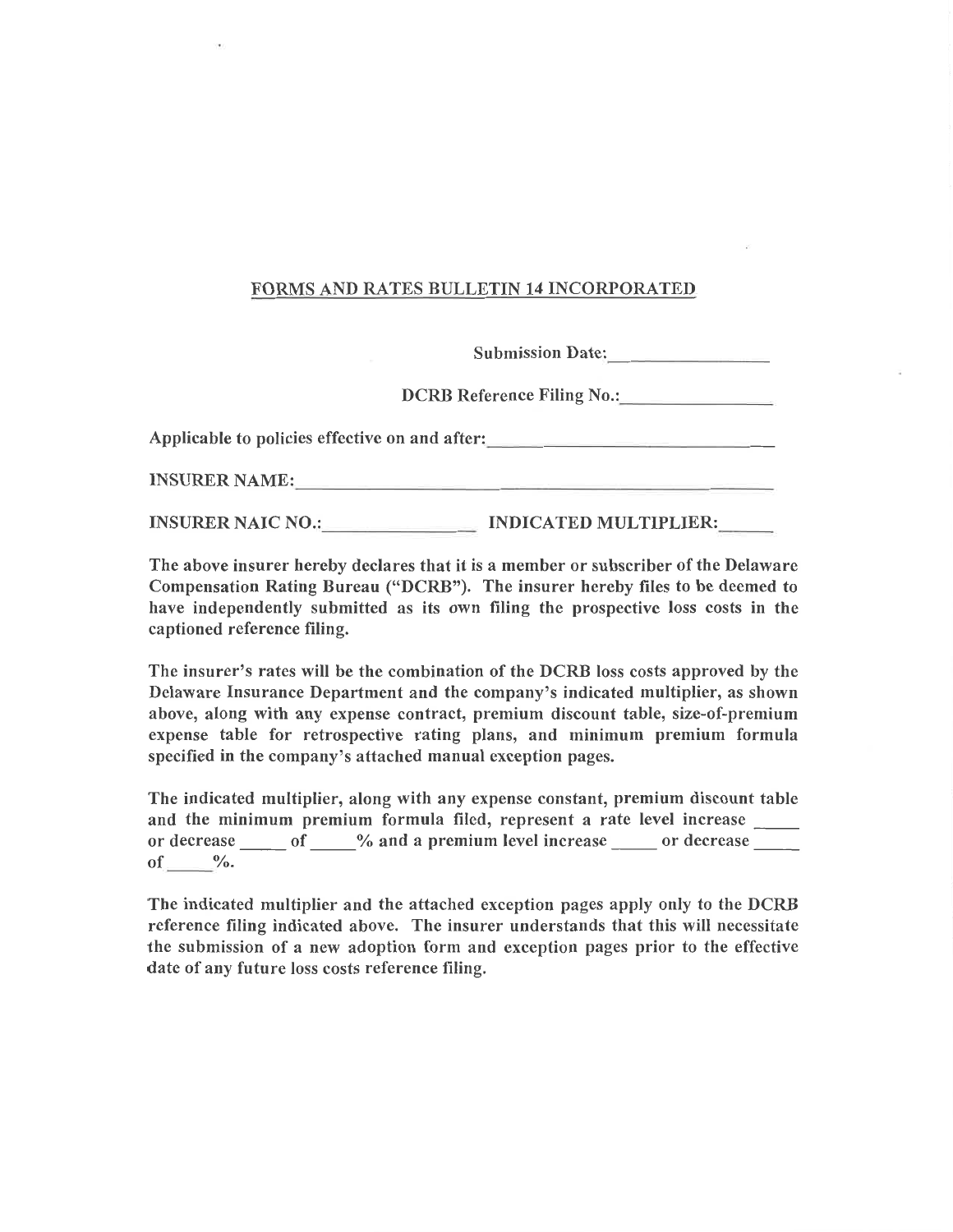#### SUMMARY OF SUPPORTING INFORMATION WORKERS' COMPENSATION LOSS COST MULTIPLIER

| Insurer:                             | NAIC No.: |  |
|--------------------------------------|-----------|--|
| <b>DCRB Reference Filing No.:</b>    |           |  |
| <b>Effective Date of Multiplier:</b> |           |  |

Development of Expected Loss Ratio (Expressed as a percent of standard premium at company rate):

#### **AVERAGE**

| A. | Commission                       | $\frac{0}{0}$ |
|----|----------------------------------|---------------|
| В. | <b>Other Acquisition</b>         | $\frac{0}{0}$ |
| C. | <b>General Expense</b>           | $\frac{0}{0}$ |
| D. | <b>Taxes, Licenses and Fees</b>  | %             |
| Е. | <b>Underwriting Profit &amp;</b> |               |
|    | Contingencies                    | %             |
| F. | <b>Residual Market Costs</b>     | %             |
| G. | <b>Premium Discount</b>          | $\frac{0}{0}$ |
| Н. | <b>Insurance Fund Assessment</b> |               |
|    | (Second Injury Fund)             | $\frac{0}{0}$ |
| I. | <b>Dividend Provision</b>        |               |
|    | (Participating Plan)             | ℅             |
| J. | Other (Explain)                  | %             |
| К. | Total                            | ℅             |
|    | Expected Loss Ratio (100%-K)     | %             |

Actual Incurred Expense Ratios for three (3) most recent available years. (Commission and General Expense expressed as a percent of written premium at company rates. Other components expressed as percents of standard earned premium at company rates).  $\alpha$ 

|    |                                  | CY | <b>AVERAGE</b> |
|----|----------------------------------|----|----------------|
| А. | Commission                       |    |                |
| В. | <b>Other Acquisition</b>         |    |                |
| C. | <b>General Expense</b>           |    |                |
| D. | Taxes, Licenses & Fees           |    |                |
| E. | <b>Underwriting Profit</b>       |    |                |
|    | & Contingencies                  |    |                |
| F. | <b>Residual Market Costs</b>     |    |                |
| G. | <b>Premium Discount</b>          |    |                |
| Н. | <b>Insurance Fund Assessment</b> |    |                |
|    | (Second Injury Fund)             |    |                |
| L  | <b>Dividend Provision</b>        |    |                |
|    | (Participating Plan)             |    |                |
| J. | Other (Explain)                  |    |                |
| К. | Total                            |    |                |
|    |                                  |    |                |

Indicated Company Loss Cost Multiplier:

Example: Assume Loss and Loss Adjustment Ratio is 0.650.

Loss Cost Multiplier with no deviation is  $1.0/0.650 = 1.5385$ .

- Loss Cost Multiplier with 15% downward deviation is  $0.85/0.650 = 1.3077$ .
- Loss Cost Multiplier with  $15\%$  upward deviation is  $1.15/0.650 = 1.7692$ .

COMPLETED BY:

 $\equiv$  TELEPHONE NO.:

NOTE: If an insurer wishes to make any modifications to the loss costs led by DCRB (other than the application of a multiplier to represent the insurer's expenses, profit and contingencies), the resulting rates will be considered to be independent rates, and shall be subject to the 30 day review provision of Title 18 Del. C., Section 2610.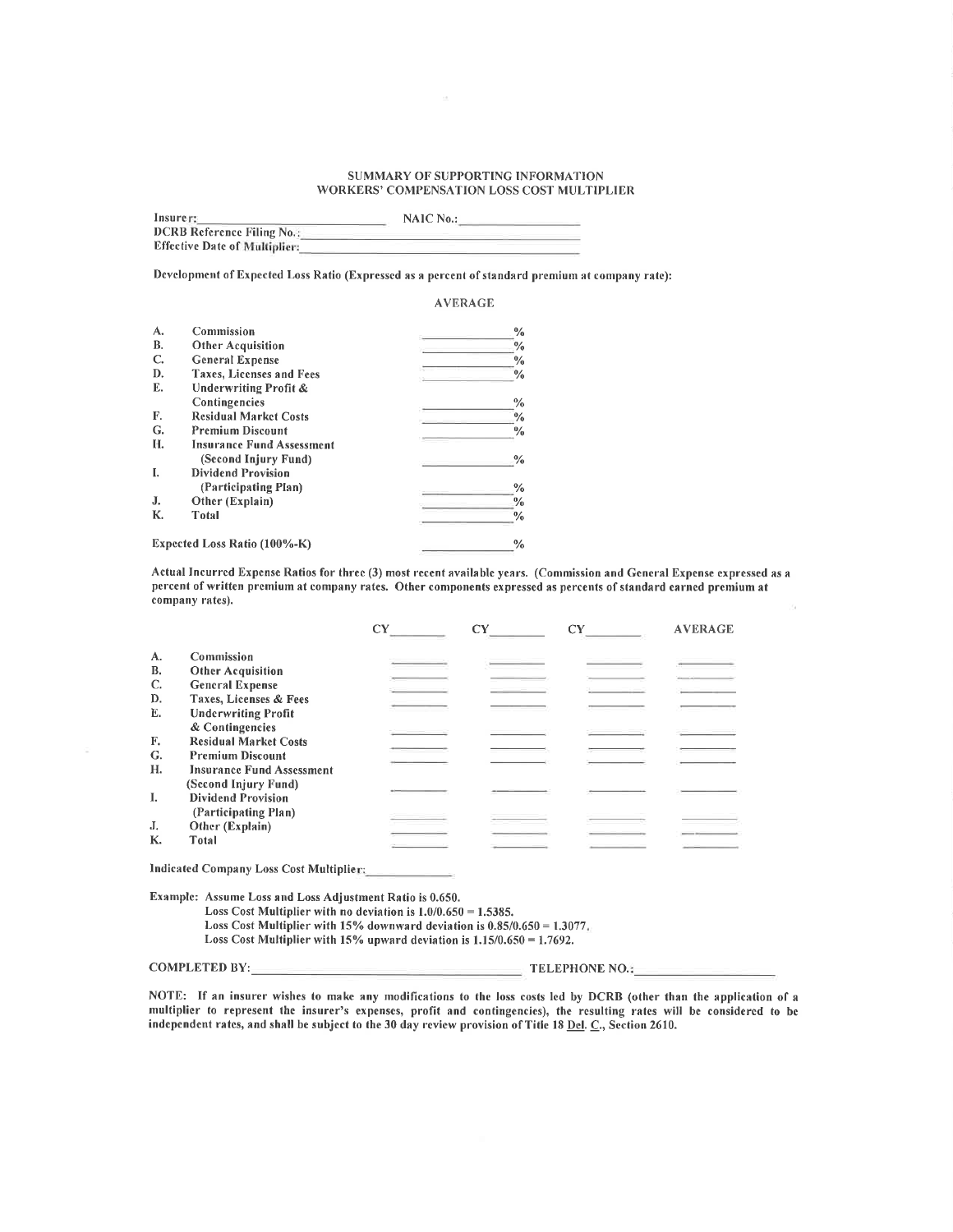# **CHECK ALL THAT APPLY:**

Manual exception pages attached for:

Minimum Premium Formula  $\sim$  10  $\mu$ 

Expense Constant

Discount Table

Retro Expense Table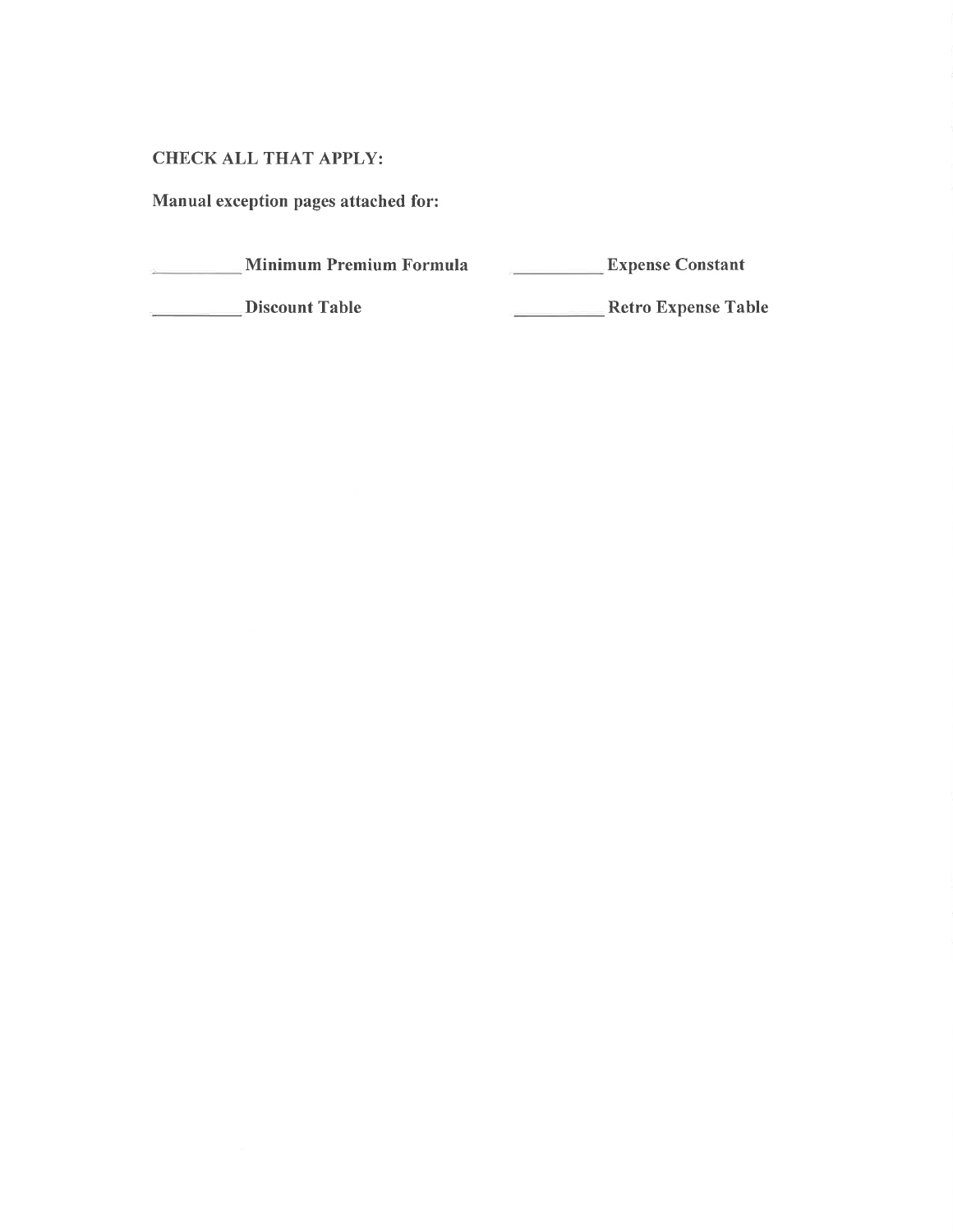## REVISED LOSS COST MULTIPLIER CALCULATION SPREADSHEET TO BE INCORPORATED WITH **BULLETIN 14**

Workers' Compensation Insurance Loss Cost Multiplier General Instructions

Commissions, premium tax and other state tax provisions are to reflect the ratio of commissions paid, premium tax paid and other state tax paid to company manual premium.

Other acquisition and general expense are to reflect the ratio of other acquisition expense paid and general expense paid to company standard earned premium. Standard earned premium is to reflect adjustment for expense constant premium schedule rating premium.

### Dividend Provision (Participating Plan)

Loss cost multipliers for use with participating policies shall contain a provision for policyholder dividends. Policyholder dividends shall reflect the ratio of policyholder dividends paid to company standard earned premium adjusted to reflect expense constant premium and schedule rating premium.

Standard earned premium shall be adjusted reflecting an assumed underlying expense constant equal to the most recently filed expense constant by Delaware Compensation Rating Bureau.

### Deviations

Deviation from indicated manual rates shall reflect adjusted company losses compared to Delaware Compensation Rating Bureau to the extent credible. Losses shall be provided separately for indemnity and medical coverages. Losses may be either calendar year losses with all IBNR or policy year incurred losses developed to ultimate settlement. If the company elects to submit policy year loss data, it is required to provide underlying loss development triangles for indemnity and medical coverages separately.

### Insurance Fund Assessment (Second Injury Fund)

Insurance Fund Assessment to be used with revised rates will be provided by Delaware Compensation Rating Bureau in its circular letter detailing changes to loss costs and other rating elements.